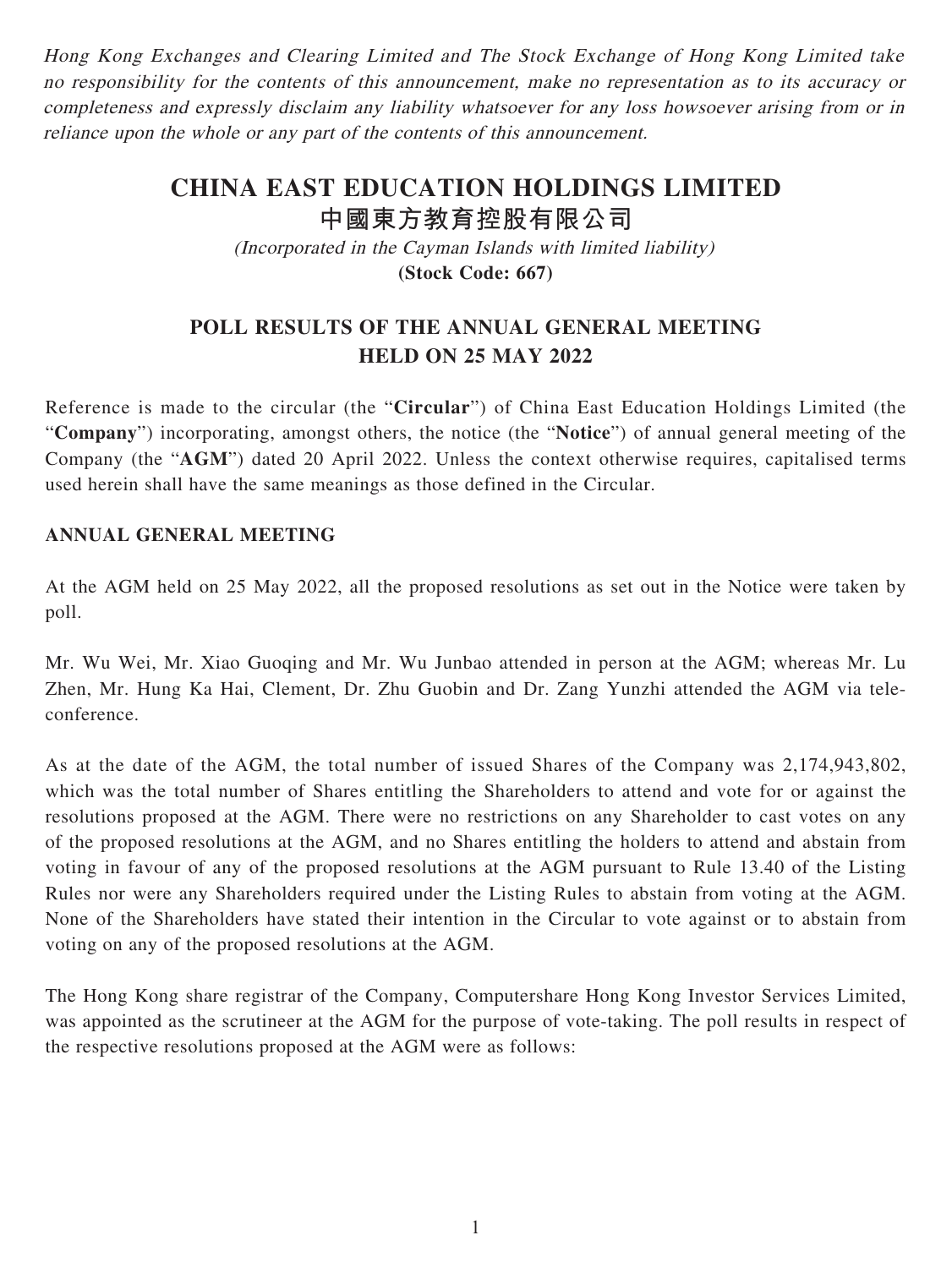| <b>ORDINARY RESOLUTIONS</b> |                                                                                                                                                                                                                                                                | No. of Votes $(\% )$     |                            |
|-----------------------------|----------------------------------------------------------------------------------------------------------------------------------------------------------------------------------------------------------------------------------------------------------------|--------------------------|----------------------------|
|                             |                                                                                                                                                                                                                                                                | For                      | <b>Against</b>             |
| 1.                          | To receive and adopt the audited consolidated financial<br>statements of the Company for the year ended 31<br>December 2021 and the reports of the directors of the<br>Company (the "Directors") and auditors thereon.                                         | 1,808,229,056<br>99.71%  | 5,306,005<br>0.29%         |
| 2.                          | To declare a final dividend of HK\$0.245 per ordinary<br>share for the year ended 31 December 2021 out of the<br>share premium account of the Company.                                                                                                         | 1,813,364,056<br>99.99%  | 171,005<br>0.01%           |
| 3.                          | (a) To re-elect the following retiring Directors:                                                                                                                                                                                                              |                          |                            |
|                             | Mr. Xiao Guoqing as an executive Director;<br>(i)                                                                                                                                                                                                              | 1,727,995,927<br>95.28%  | 85,539,134<br>4.72%        |
|                             | (ii) Mr. Lu Zhen as a non-executive Director; and                                                                                                                                                                                                              | 1,811,308,706<br>99.88%  | 2,226,355<br>0.12%         |
|                             | (iii) Dr. Zang Yunzhi as an independent non-<br>executive Director.                                                                                                                                                                                            | 1,813,535,056<br>100.00% | $\overline{5}$<br>0.00%    |
|                             | (b) To authorise the board of Directors (the " <b>Board</b> ")<br>to fix the remuneration of the Directors.                                                                                                                                                    | 1,804,232,061<br>99.49%  | 9,303,000<br>0.51%         |
| 4.                          | To re-appoint Deloitte Touche Tohmatsu as auditors<br>of the Company to hold office until the conclusion of<br>the next annual general meeting of the Company and<br>to authorise the Board to fix their remuneration for the<br>year ending 31 December 2022. | 1,813,535,056<br>100.00% | 5<br>0.00%                 |
| $5(A)$ .                    | To give a general mandate to the Directors to offer,<br>allot, issue and deal with additional shares in the<br>Company not exceeding 20% of the total number of<br>issued shares of the Company.                                                               | 1,714,625,733<br>94.55%  | 98,909,328<br>5.45%        |
| $5(B)$ .                    | To give a general mandate to the Directors to repurchase<br>shares in the Company not exceeding 10% of the total<br>number of issued shares of the Company.                                                                                                    | 1,813,535,056<br>100.00% | 5 <sup>5</sup><br>$0.00\%$ |
| $5(C)$ .                    | To extend the general mandate granted to the Directors<br>to allot, issue and deal with shares by the number of<br>shares repurchased by the Company.                                                                                                          | 1,714,676,439<br>94.55%  | 98,858,622<br>5.45%        |